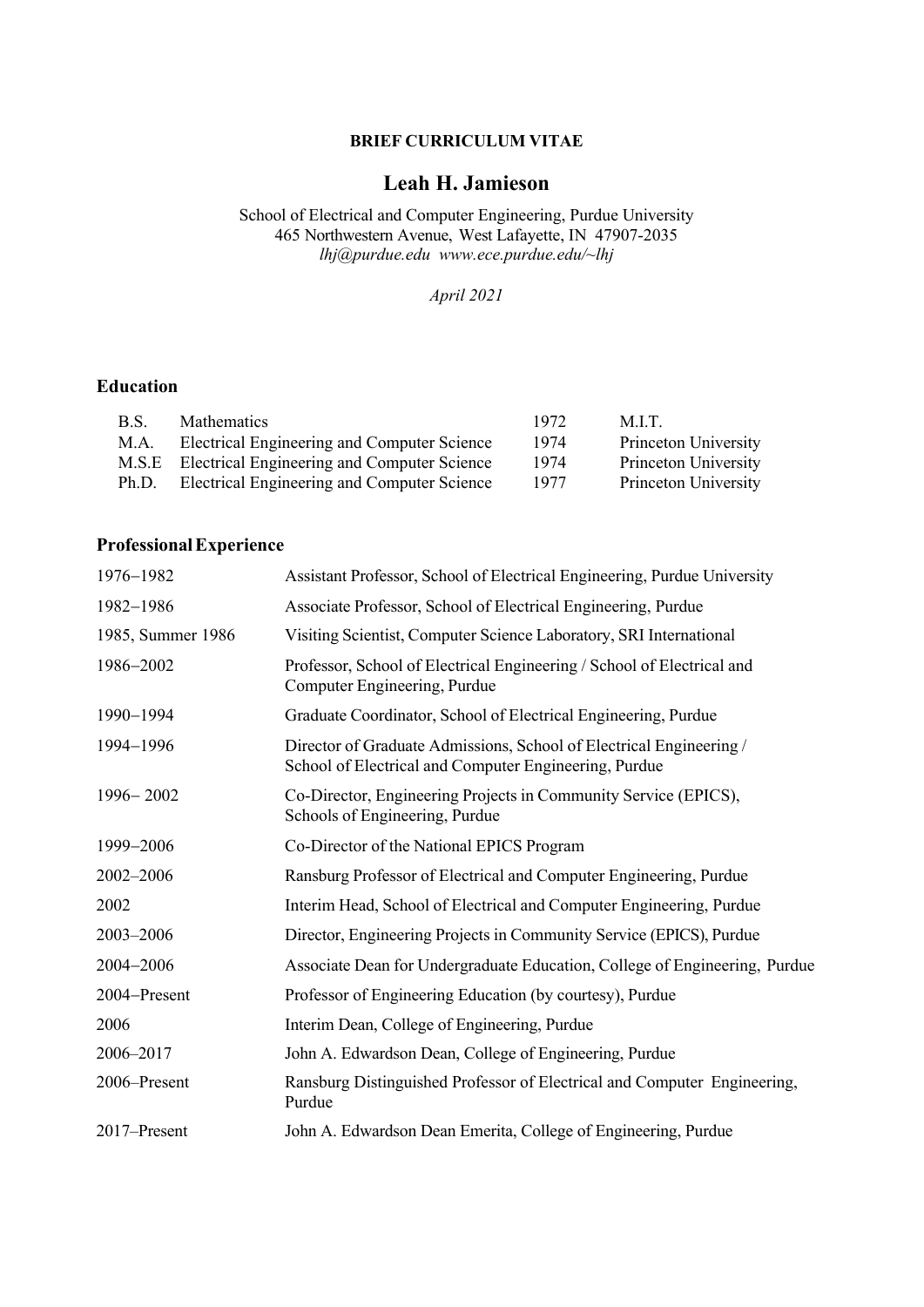## **Selected Awards and Honors**

IEEE James H. Mulligan, Jr. Education Medal "for contributions to the promotion, innovation, and inclusivity of engineering education," 2020.

Honorary Doctorate, New Jersey Institute of Technology, 2018.

Named President Emerita of the IEEE Foundation, 2018.

Inducted into the Purdue Innovators Hall of Fame, 2017.

Directorship of the Purdue Women in Engineering Program named the Leah H. Jamieson Director in Dean Jamieson's honor, 2017.

Purdue College of Engineering Staff Award for Excellence in Leadership named the Leah H. Jamieson Leadership Award in Dean Jamieson's honor, 2016.

National Association of Multicultural Engineering Program Advocates (NAMEPA) Dean of Engineering Champion Award, 2016.

Kate Gleason Medal for Leadership in Engineering Education from the Rochester Institute of Technology, 2015, inaugural recipient.

Honorary Doctorate, Drexel University, 2014.

Woman of Wisdom Award, Greater Lafayette YWCA Salute to Women, Lafayette, IN, 2014.

Presented the Key to the City of Medellin, Colombia, 2014.

Simon Bolivar Medal from the National Ministry of Education of Colombia, 2013.

Title IX Distinguished Service Award from the Office of Ethics and Compliance, Purdue University, in honor of the  $40^{th}$  Anniversary of Title IX, 2014.

IEEE Richard M. Emberson Award for contributions to IEEE's Technical Activities, 2013.

Honorary Member of Tau Beta Pi, 2011.

Elected Member of the American Academy of Arts & Sciences, 2011.

Eminent Member of IEEE-Eta Kappa Nu (the Electrical and Computer Engineering Honor Society), 2011.

Elected Fellow of the American Society for Engineering Education (ASEE), 2011.

Honorary Member of the Barbara Cook Chapter of Mortar Board, 2011.

*EE Times* ACE Award, Educator of the Year, 2009.

Anita Borg Institute Women of Vision for Social Impact Award, 2007.

Elected Fellow of the International Engineering Consortium (IEC), 2007.

One of 15 women in the inaugural class of Women Pioneers of Purdue University, Purdue University Council on the Status of Women, 2006.

Electrical and Computer Engineering Department Heads' Association (ECEDHA) Innovative Program Award, 2006, with Edward J. Coyle.

U.S. National Academy of Engineering Bernard M. Gordon Prize for Innovation in Engineering and Technology Education "for innovations in the education of tomorrow's engineering leaders by developing and disseminating the Engineering Projects in Community Service (EPICS) program," with Edward J. Coyle and William C. Oakes, 2005.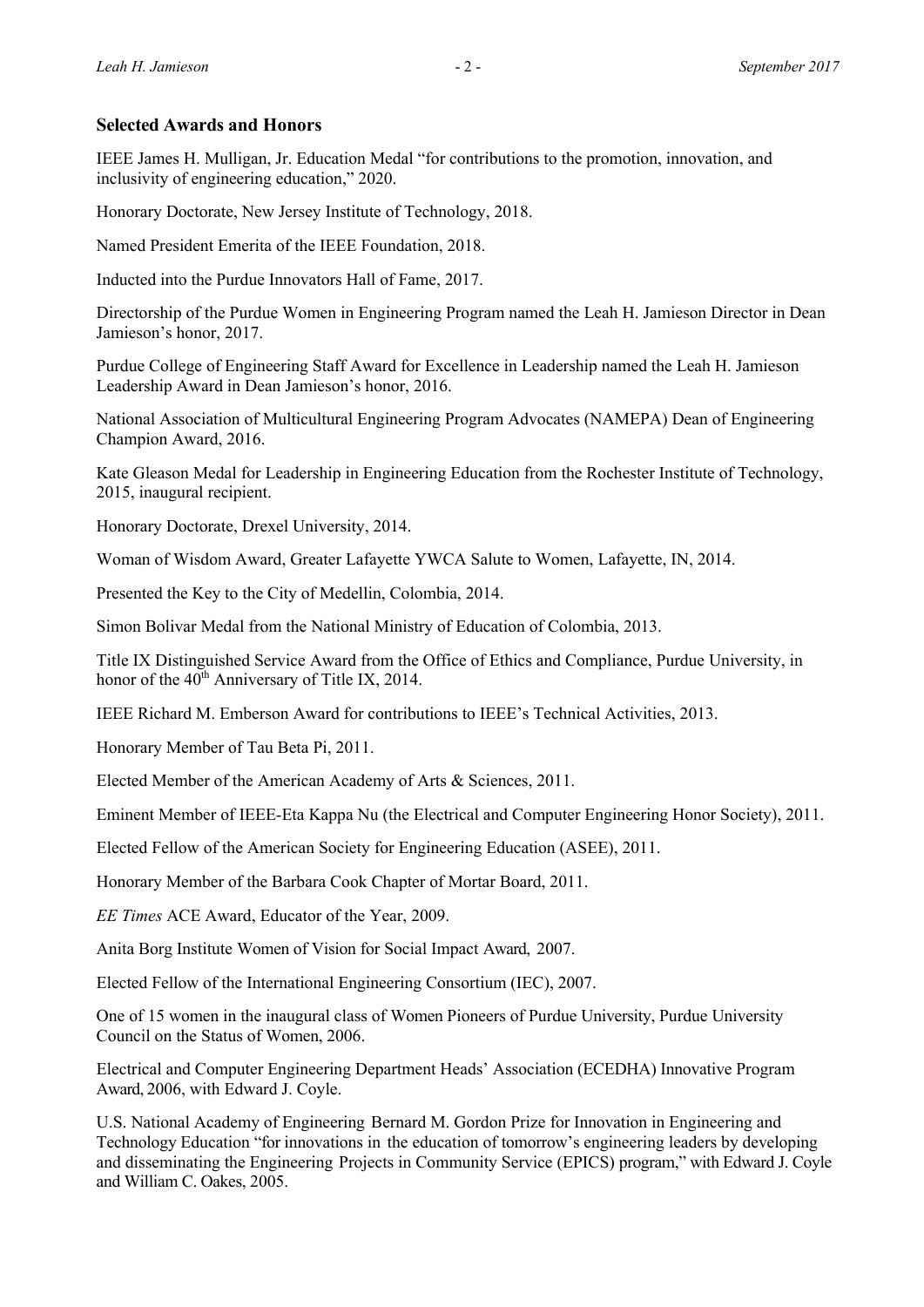Elected to the United States National Academy of Engineering (NAE) "for innovations in integrating engineering education and community service," 2005.

Shared in the National Science Board's 2005 Public Service Award presented to the Computing Research Association's Committee on the Status of Women in Computing Research. Jamieson is a past co-chair of the CRA committee.

Shared in a 2004 Presidential Award for Excellence in Science, Mathematics and Engineering Mentoring (PAESMEM) presented to the Computing Research Association's Committee on the Status of Women in Computing Research "for significant achievements in mentoring women across educational levels."

IEEE Signal Processing Society Meritorious Service Award, 2003.

Inducted into Purdue's Book of Great Teachers, 2003.

House Resolution "to honor Professor Leah Jamieson for being named 2002 Indiana Professor of the Year" adopted by the Indiana General Assembly, March 27, 2003.

First Annual Team Excellence Award in the Schools of Engineering, Purdue University, presented to the EPICS Team (Leah H. Jamieson, Edward J. Coyle, William C. Oakes, and Pamela R. Brown), 2003.

First Annual Governor's Award for Outstanding Volunteerism, presented by the Governor of Indiana to the EPICS Program, 2003.

Indiana Professor of the Year, Carnegie Foundation and the Council for Advancement and Support of Education, 2002.

National Science Foundation Director's Award for Distinguished Teaching Scholars, 2001; member of the inaugural class of seven Distinguished Teaching Scholars.

Harriet B. Rigas "Outstanding Woman Engineering Educator" Award, IEEE Education Society, 2000.

Violet Haas Award, Council on the Status of Women at Purdue University, 2000.

IEEE Third Millennium Medal, 2000.

One of 15 charter members of the American Association for Higher Education-Campus Compact Service Learning Consulting Corps, 2000.

Helen B. Schleman Gold Medallion "for outstanding contribution and concern for women students, encouragement of women in academic and professional areas, leadership and service within and outside the University, and scholarship and character," Purdue University, 1999.

1997 Ruth and Joel Spira Outstanding Teacher Award, School of Electrical and Computer Engineering, Purdue University, 1997, with Edward J. Coyle.

Class of 1922 Annual Award for Outstanding Innovation in "Helping Students Learn," Purdue University, 1997, with Edward J. Coyle.

1997 Chester F. Carlson Award for Innovation in Engineering Education from the American Society for Engineering Education (ASEE), with Edward J. Coyle.

One of 18 women profiled in the Careers Booklet *Women in Computer Science* published in 1996 by the Computing Research Association's Committee on the Status of Women in Computing Research.

Fellow of the IEEE "for contributions to the design and characterization of parallel algorithms for speech, image, and signal processing applications," 1993.

IEEE Computer Society Distinguished Visitor, 1990-1994.

IEEE Acoustics, Speech, and Signal Processing Society Distinguished Lecturer, 1990-1991.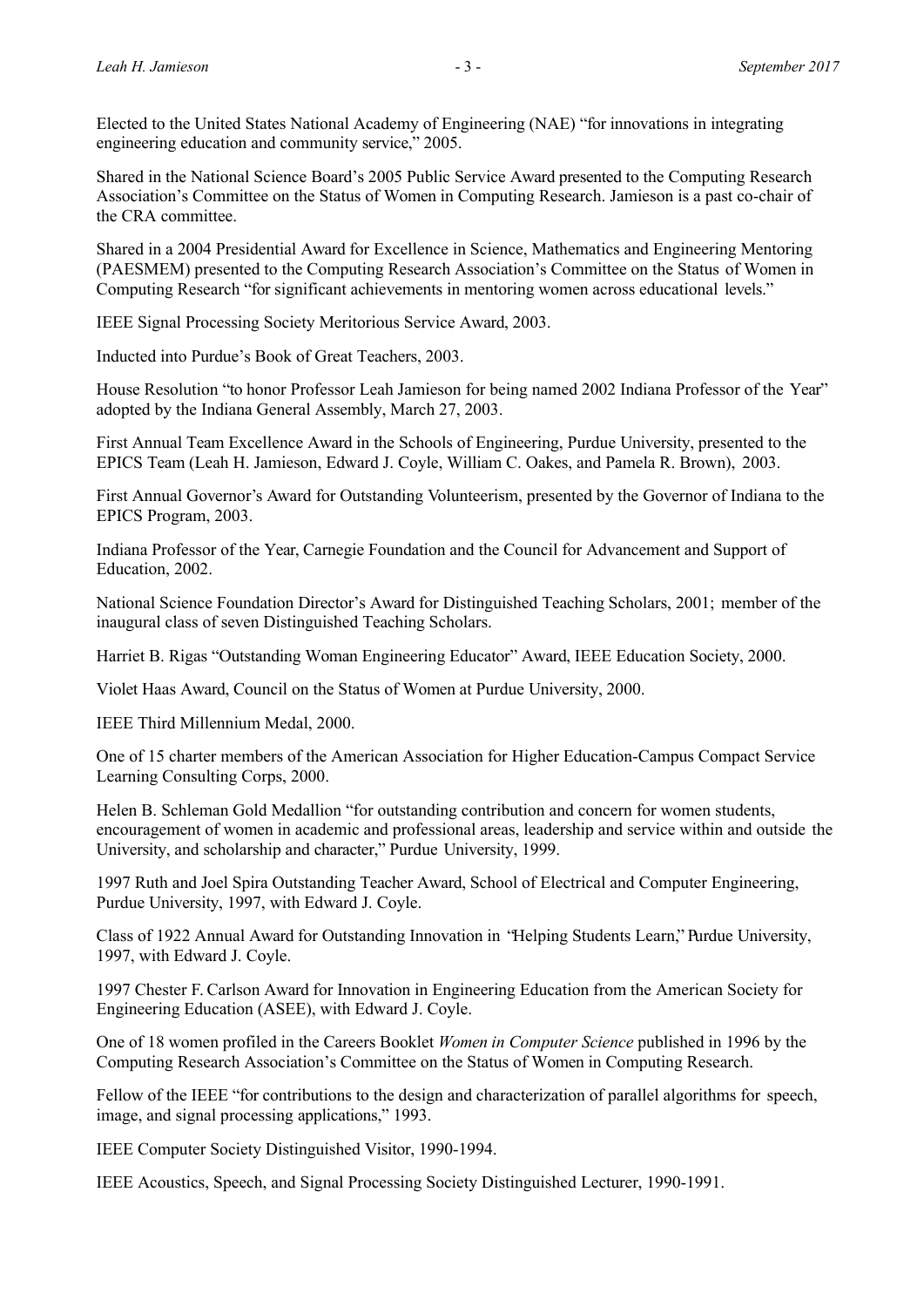## **National Report Committees**

Member (2006-2008), Steering Committee for the NAE Consensus Report *Changing the Conversation: Messages to Improve the Public Understanding of Engineering*. NRC Press, 2008.

Co-Chair (2007-2012), ASEE NSF-funded project, *Innovation with Impact: Creating a Culture for Scholarly and Systematic Innovation in Engineering Education*. Phase I report, ASEE, June 2009; Phase II report, ASEE, 2012, with Jack Lohmann. https://www.asee.org/member-resources/reports/Innovation-with-Impact.

Member (2010-2013), Planning Committee for the American Association for the Arts and Sciences (AAAS) study *Sustainable Funding Models for the American Research University: ARISE II –Advancing Research in Science and Engineering*. AAAS, 2013.

Member (2013-2016), Steering Committee for the NAS/NAE Consensus Report *Barriers and Opportunities for 2-Year and 4-Year STEM Degrees: Systemic Change to Support Students' Diverse Pathways*. NRC Press, 2016.

Chair (2016-2019), Steering Committee for the NSF-funded NAE Workshop Series and Proceedings: *The Engagement of Engineering Societies in Undergraduate Engineering Education* (2017); *An Undergraduate Competition Based on the Grand Challenges for Engineering: Planning and Initial Steps (2018); Understanding Measures of Faculty Impact and the Role of Engineering Societies* (2018); *Engineering Societies' Activities in Promoting Diversity and Inclusion* (2018); *Engineering Societies' Activities in Helping Align Industry and Academia* (2018).

Member (2019-2020), Steering Committee for the NASEM Consensus Report *Cultivating Interest and Competencies in Computing: Authentic Experiences and Design Factors*. NRC Press, 2021*.*

Member (2020-2021), Study Committee for NASEM Fast-Track Consensus Report *The Impact of COVID-19 on the Careers of Women in Academic Sciences, Engineering, and Medicine*, pre-publication report released March 2021.

## **Selected Keynote Talks**

"Forces Driving Information Technology Research into the 21st Century," *11th International Conference on Parallel and Distributed Computing Systems (PDCS-98)*, Chicago, Illinois, September 1998.

"Engineering, Community, Passion, and Balance," *2002 Grace Hopper Celebration of Women in Computing*, Vancouver, British Columbia, October 2002.

"The Case for Engineering Service Learning," *2006 Conference on Service Learning in Engineering*, sponsored by the NSF and hosted by the NAE, Washington, DC, May 2006.

"Experiencing Engineering" *2007 American Society for Engineering Education (ASEE) Annual Conference*, Honolulu, Hawaii, June 2007.

"Changing the Face of Engineering: Emerging Opportunities," *Women in Engineering Pro-Active Network (WEPAN) Annual Conference*, Orlando, Florida, June 2007.

"Who Will Become an Engineer?" *Frontiers in Education 2007*, Milwaukee, Wisconsin, October 2007; *International Symposium on Women Engineers and Future Society*, Seoul, Korea, November 2007; *IEEE-VDE International Conference on Meeting the Growing Demand for Engineers and their Educators, 2010- 2020*, Munich, Germany, November 2007; *2008 Women in Science, Technology and Engineering Workshop*, sponsored by the IEEE and the China Association for Science and Technology, Beijing, China, October 2008.

"A Path to Leadership," *Senior TechLeaders: Leadership, the Final Frontier*, Atlanta, Georgia, June, 2008.

"Creating a Culture for Scholarly and Systematic Innovation in Engineering Education," *Engineering Deans Institute*, Boston, Massachusetts, March, 2009, with J. Lohmann.

"Engineering Education Innovation: Imagine a class where ... " *2009 ASEE Annual Conference*, Austin, Texas, June 2009, with J. Lohmann.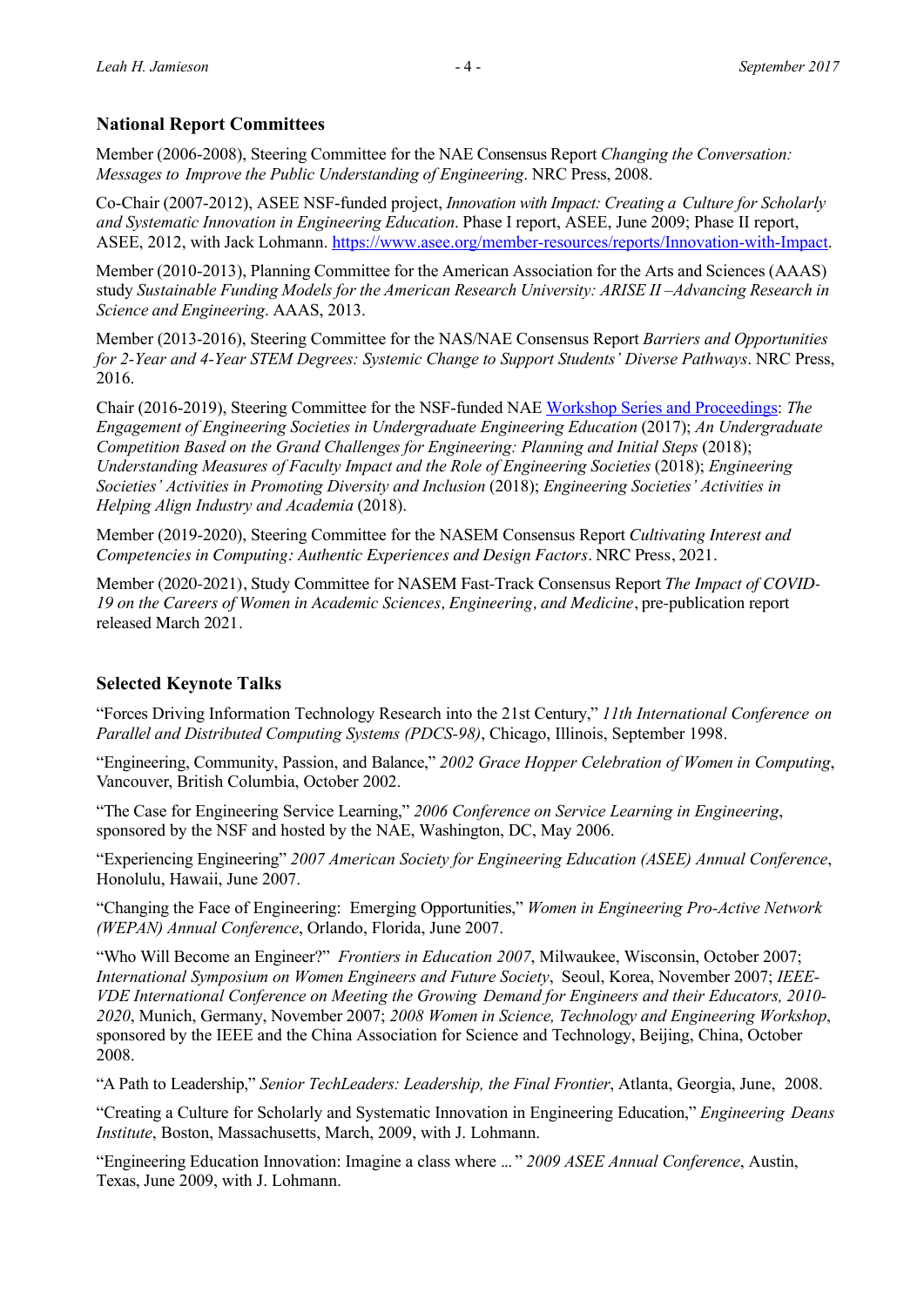"Reflections on Academia," *7th NSF/ADVANCE Forward to Professorship Conference*, Washington, DC, May 2011.

"Advancing Women in STEM: Making Progress but Still a Long Way to Go," P.E.O. Sisterhood, West Lafayette, IN, April 2017, Founders Day keynote presentation.

"50 Years: What Has Changed, What Remains the Same?" Purdue's Women in Engineering Program 50<sup>th</sup> Anniversary Celebration, Purdue University, West Lafayette, IN, March 2019, keynote address.

### **Representative Publications and Presentations**

Author or co-author of over 200 publications. The following are representative.

#### *Edited Books:*

*Algorithmically Specialized Parallel Computers,* L. Snyder, L.H. Jamieson, D.B. Gannon, and H.J. Siegel, editors, Academic Press, New York, NY, 1985.

*The Characteristics of Parallel Algorithms,* L.H. Jamieson, D.B. Gannon, and R.J. Douglass, editors, MIT Press, Cambridge, MA, 1987.

#### *Publications and Presentations in Speech Processing, Parallel Processing, and Computing:*

L.H. Jamieson, "Characterizing Parallel Algorithms," in *The Characteristics of Parallel Algorithms,* L. H. Jamieson, D. Gannon, and R. J. Douglass, editors, MIT Press, Cambridge, MA, 1987.

T.A. Rice and L.H. Jamieson, "A Parallel Algorithm for Finding the Roots of a Polynomial," *IEEE Trans. Computers,* Vol. C-38, Mar. 1989.

M.A. Yoder and L.H. Jamieson, "Simulation of a Word Recognition System on Two Parallel Architectures," *IEEE Trans. Computers,* Vol. C-38, No. 9, Sept. 1989.

E.C. Bronson, T.L. Casavant, and L.H. Jamieson, "Experimental Application-Driven Architecture Analysis of an SIMD/MIMD Parallel Processing System," *IEEE Trans. Parallel and Distributed Systems,* Vol. 1, No. 2, Apr. 1990.

J. Li and L.H. Jamieson, "A System for Algorithm-Architecture Mapping Based on Dependence Graph Matching and Hypergraphs," *Fifth Int'l Parallel Processing Symp.,* Apr. 1991.

F.J. Weil, L.H. Jamieson, and E.J. Delp, "DISC: A Method for Dynamic Intelligent Scheduling and Control of Reconfigurable Parallel Architectures," *J. Parallel and Distributed Computing,* Vol. 13, No. 3, Nov. 1991.

L.H. Jamieson, E.J. Delp, C.-C. Wang, J. Li, and F.J. Weil, "A Software Environment for Parallel Computer Vision," *IEEE Computer,* Vol. 25, No. 2, Feb. 1992.

M.P. Harper, L.H. Jamieson, C.D. Mitchell, G. Ying, S. Potisuk, P.N. Srinivasan, R. Chen, C.B. Zoltowski, L.L. McPheters, B. Pellom, and R.A. Helzerman, "Integrating Language Models with Speech Recognition," *AAAI-94 Workshop on the Integration of Natural Language and Speech Processing,* Aug. 1994.

C.D. Mitchell, M.P. Harper, L.H. Jamieson, and R.A. Helzerman, "A Parallel Implementation of a Hidden Markov Model with Duration Modeling for Speech Recognition," *Digital Signal Processing,* Vol. 5, No. 1, Jan. 1995.

C.D. Mitchell, M.P. Harper, and L.H. Jamieson, "On the Complexity of Explicit Duration HMMs," *IEEE Trans. Speech and Audio Processing,* Vol. 3, No. 3, May 1995.

J.N. Patel, A.A. Khokhar, and L.H. Jamieson, "Scalable Parallel Implementations of List Ranking on Finegrained Machines," *IEEE Trans. Parallel and Distributed Systems*, Vol. 8, No. 10, Oct. 1997.

P. Srinivasan and L.H. Jamieson, "High Quality Audio Compression Using an Adaptive Wavelet Packet Decomposition and Psychoacoustic Modelling," *IEEE Trans. Signal Processing*, Vol. 46, No. 4, Apr. 1998.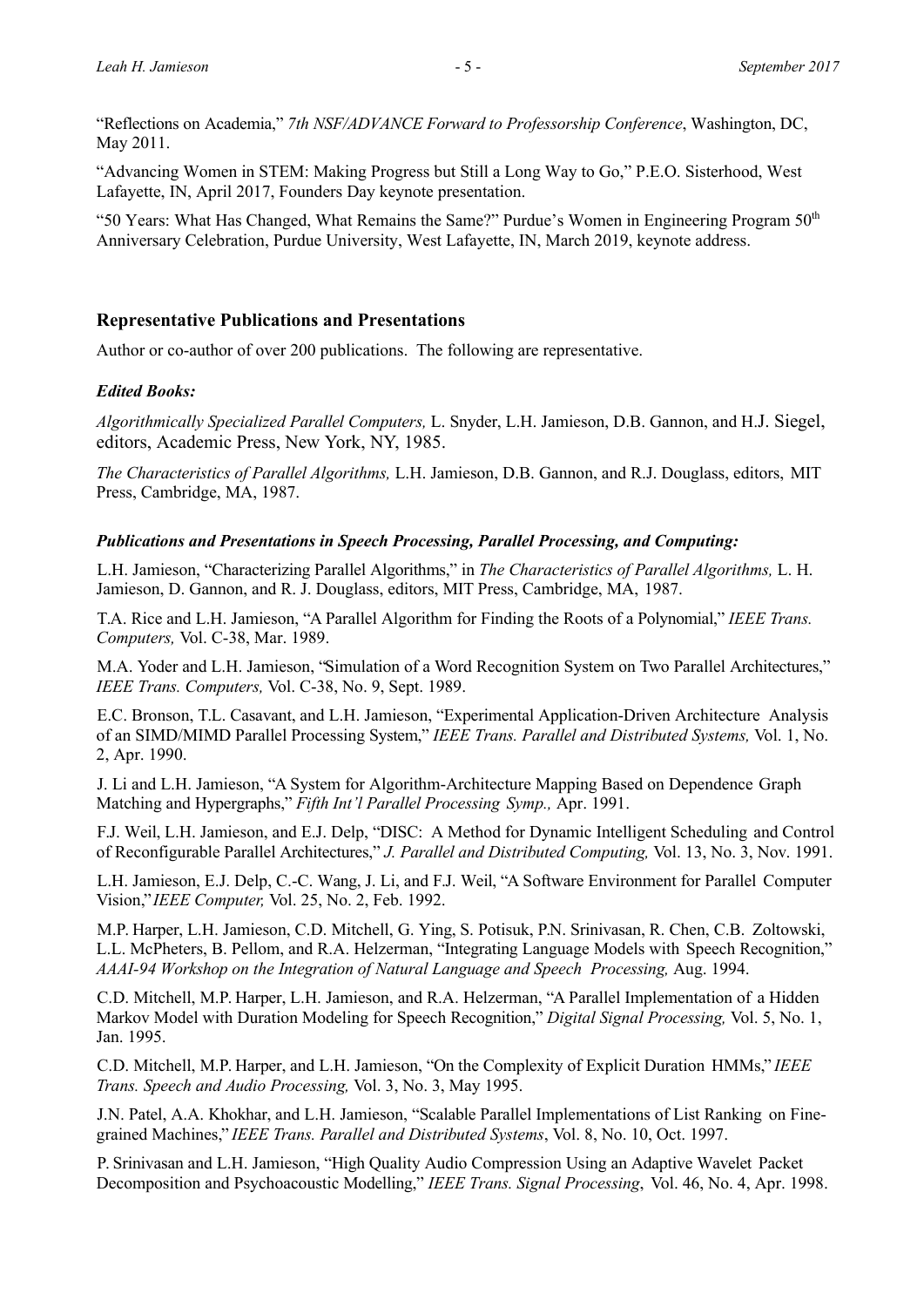M.T. Johnson, L.H. Jamieson, and M.P. Harper, "Interfacing Acoustic Models with Natural Language Processing Systems," *5th Int.l Conf. Spoken Language Processing*, Dec. 1998.

J.N. Patel, A.A. Khokhar, and L.H. Jamieson, "Scalability of 2-D Wavelet Transform Algorithms: Analytical and Experimental Results on MPPs," *IEEE Trans. Signal Processing*, Vol. 48, No. 12, Dec. 2000.

R. Kennell and L.H. Jamieson, "Establishing the Genuinity of Remote Computer Systems," *USENIX '03 Proceedings*, June 2003. *Winner of Best Student Paper Award.*

L.H. Jamieson, *"*An Example of Research and Technology Roadmap: Research Directions in Speech Recognition," IEEE meeting with the European Commission, Brussels, Belgium, April 2004 (invited presentation).

## *Publications and Presentations in Education:*

E.J. Coyle, H.G. Dietz, and L.H. Jamieson, "Long-Term Community Service Projects in the Purdue Engineering Curriculum," *1996 ASEE Annual Conf.,* June 1996.

E.J. Coyle, L.H. Jamieson, and L.S. Sommers, "EPICS: A Model for Integrating Service-Learning into the Engineering Curriculum," *Michigan J. Community Service Learning*, Vol. 4, Fall 1997.

L.H. Jamieson, E.J. Coyle, M.P. Harper, E.J. Delp, and P. Davies, "Integrating Engineering Design, Signal Processing, and Community Service in the EPICS Program," *1998 IEEE Int'l Conf. Acoustics, Speech, and Signal Processing*, May 1998.

W.C. Oakes, E.J. Coyle, and L.H. Jamieson, "EPICS: A Model of Service Learning in an Engineering Curriculum," *2000 ASEE Annual Conf.,* June 2000.

E.J. Coyle, R. Foretek, J.L. Gray, L.H. Jamieson, W.C. Oakes, J. Watia, and R. Wukasch, "EPICS: Experiencing Engineering Design Through Community Service Projects," *2000 ASEE Annual Conf.*, June 2000.

W.C. Oakes, L.H. Jamieson, and E.J. Coyle, "Documenting Service Learning to Meet ABET Engineering Criteria 2000," *2001 Frontiers in Education (FIE) Conference*, Oct. 2001.

L.H. Jamieson, W.C. Oakes, and E.J. Coyle, "EPICS: Serving the Community Through Engineering Design Projects," *Learning to Serve: Promoting Civil Society Through Service Learning*, M. Kenny, L.A.K. Simon, K. Kiley-Brabeck, and R.M. Lerner, editors, Kluwer Academic Publishers, 2002.

L.P.B. Katehi, K. Banks, H.A. Diefes-Dux, D.K. Follman, J. Gaunt, K. Haghighi, P.K. Imbrie, L.H. Jamieson, R.E. Montgomery, W.C. Oakes, and P. Wankat, "A New Framework for Academic Reform in Engineering Education," *2004 ASEE Annual Conf.*, June 2004.

J. Heinzen, L. Jamieson, J. Krueger, S. Nation, W. Oakes, and C. Zoltowski, "University and Community Partnerships for Reaching Pre-College Students: The EPICS Model," *ASEE Annual Conf.*, June 2005.

C.B. Zoltowski, W.C. Oakes, and L.H. Jamieson, "Equipping Multi-Disciplinary Student Teams to Manage Multi-Semester Design Projects," *2005 ASEE Annual Conf.,* June 2005.

F.R. DeRego Jr., C.B. Zoltowski, L.H. Jamieson, and W.C. Oakes, "Teaching Ethics and the Social Impact of Engineering Within a Capstone Course," *2005 Frontiers in Education (FIE) Conf.*, Nov. 2005.

E.J. Coyle, L.H. Jamieson, and W.C. Oakes, "2005 Bernard M. Gordon Prize Lecture: Integrating Engineering Education and Community Service: Themes for the Future of Engineering Education," *J. Engineering Education*, Vol. 95, No. 1, Jan. 2006.

K. Bowman, K. Banks, D. Harris, M. Harris, L.H. Jamieson, K. Kokini, C. Percifield, and T. Reed-Rhoads, "Purdue's Future Engineer: Developing Engineering Curricula for the 21st Century," *Engineering Education Leadership Institute*, sponsored by Intel, Hewlett-Packard, and the NAE Center for Advancement of Scholarship in Engineering Education (CASEE), Bloomingdale, IL, July 2006 (invited presentation).

R. Adams, N. Fortenberry, K. Haghighi, P. K. Imbrie, L. Jamieson, J. Lohmann, T. Reed-Rhoads, and K. Smith, "The National Engineering Education Research Colloquies," *J. Engineering Education*, Vol. 95, No. 4, Oct. 2006.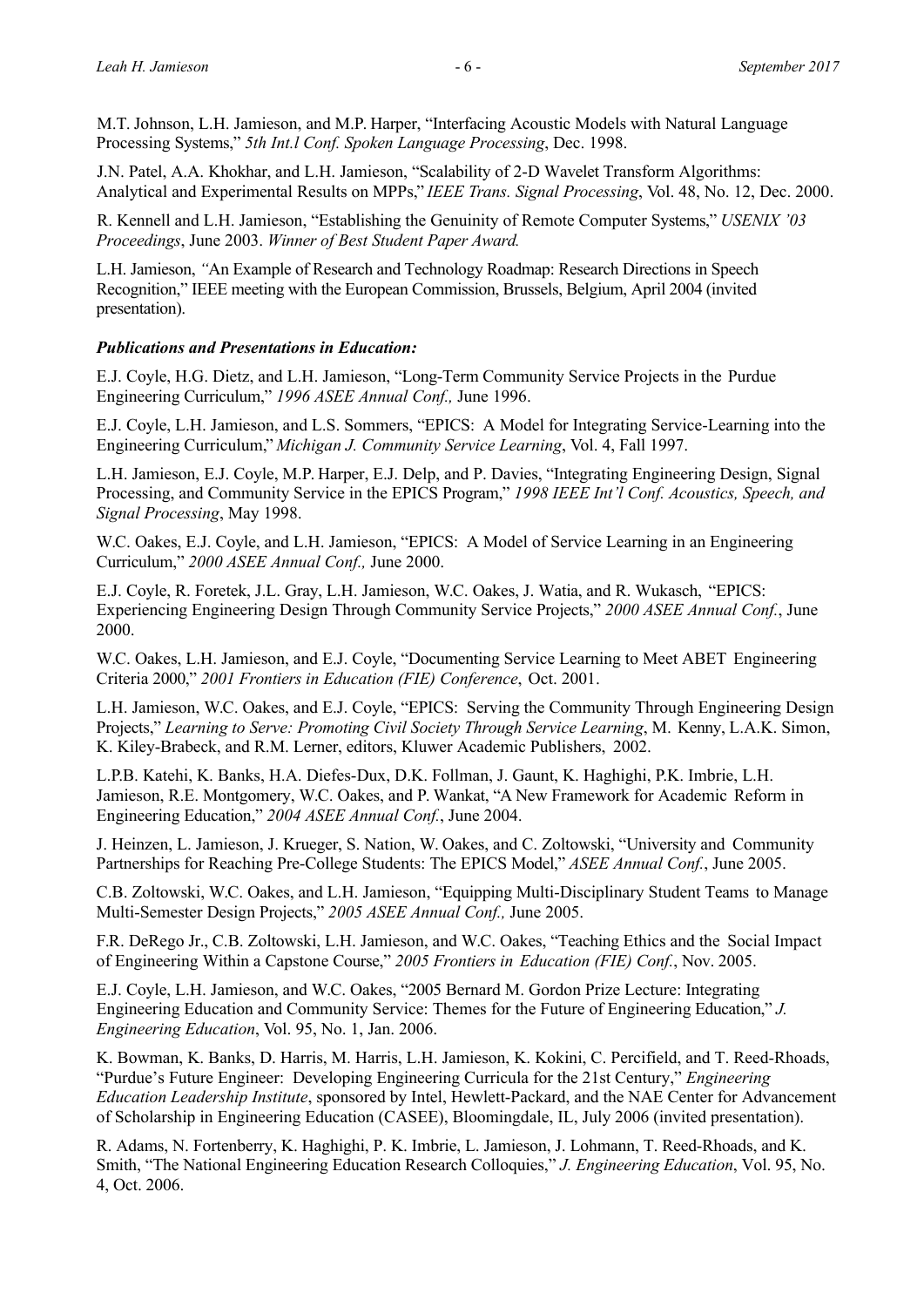L.H. Jamieson, "Engineering Education in the Changing World," *HKN Bridge of Eta Kappa Nu*, Spring 2007 (invited paper).

L.H. Jamieson, "Rethinking the Engineer: A Redesign for Innovation," *Fortune Brainstorm Tech*, Half Moon Bay, CA, July 2008 (invited presentation).

J.D. Jones, P. Meckl, M. Cox, M. Harris, O. Cekic, M. Okos, O. Campanella, N. Houze, J. Litster, N. Mosier, D. Radcliffe, B. Tao, D. Delaurentis, S. Brophy, K. Howell, M. Okutsu, A. Penner, A. Wilson, L. Jamieson, "Purdue's Engineer of 2020: The Journey," *2009 ASEE Annual Conference*, June 2009.

M. Cardella, R. Davis, L. Nies, C. Percifield, S. Revankar, and L.H. Jamieson, "A Multi-Faceted Strategic Planning Process for Innovation," *2010 ASEE Annual Conf.*, June 2010.

L.H. Jamieson, "Inspiring Generations," *Wings in Orbit: Scientific and Engineering Legacies of the Space Shuttle*, N.W. Hale, H. Lane, K. Lulla, and G. Chapline, eds, NASA, Sept. 2010 (invited paper).

L.H. Jamieson, "Engineering Education Yesterday, Today, and Tomorrow" *Proceedings of the IEEE* Centennial Issue, Prolog to the Section on Engineering Education, May 2012 (invited paper).

L.H. Jamieson and J.R. Lohmann, *Innovation with Impact: Creating a Culture for Scholarly and Systematic Innovation in Engineering Education*, Phase I Report published by ASEE in June 2009; Final Report published by ASEE in 2012.

L.H. Jamieson "Driving Institutional Change: Some Frameworks, Experiences, and Reflections," *5th European Convention of Engineering Deans: Engineering for a Sustainable Europe,* Aalborg, Denmark, April 2013 (invited presentation).

L.H. Jamieson, "Engineering Education for the Americas: Shared Goals, Opportunities, Questions," *UPADI (Unión Panamericana de Asociaciones de Ingenieros" Workshop on Engineering for the Americas: Quality, Growth and Partnerships*, Medellin, Colombia, August 2013 (invited presentation).

L.H. Jamieson, "The Renaissance Engineer: A Challenge for Engineering Education," *American Society for Engineering Education (ASEE) Annual Conference,* Seattle, WA, June 2015 (invited presentation).

B.K. Jesiek and L.H. Jamieson, "The Expansive (Dis)Integration of Electrical Engineering Education," *IEEE ACCESS*, Vol. 5, Mar. 2017.

R.A. Adams, A. Godwin, L.H. Jamieson, W.C. Oakes, E. Pearson, and D. Riley, "Leaning into Change … Leveraging Covid-19 as a Transformative Disruption," *2nd Colloquium on the Global State of the Art in Engineering Education*, virtual colloquium organized by University College London, December 2020 (invited presentation).

R. S. Adams, A. O. Brightman, J. DeBoer, L. H. Jamieson, W. C. Oakes, D. M. Riley, and P. Rudin, "Cultures of Engagement and Innovation: Realizing Purdue's Public Mission of Access and Impact in Engineering Education," *ASEE Advances in Engineering Education* Special Issue on Innovative Engineering Education Programs Worldwide, to appear.

J. Collofello, D. Fox, L. H. Jamieson, E. Lindsay, J. Loughman, J. Morgan, W. C. Oakes, H. Parker, J. Schoepf, C. Smith, "Dissemination of the EPICS Engineering Projects in Community Service Model," *ASEE Advances in Engineering Education* Special Issue on Innovative Engineering Education Programs Worldwide, to appear.

#### *Publications and Presentations Related to Women in Engineering and Computing:*

L.H. Jamieson and J.E. Cuny, "CRA-W: The Computing Research Association Committee on the Status of Women in Computing Research," *Grace Hopper Celebration of Women in Computing*, Sept. 1997.

E.M. Wadsworth, L.H. Jamieson, R. Sullivan Lee, and D.R. Mennen, *Classroom Climate Workshops on Gender Equity for Faculty Members*, video and guide, Anker Publishing, Bolton, MA, 1998.

L.H. Jamieson, "Cherchez la Femme," *IEEE Signal Processing Magazine*, Vol. 16, No, 4, July 1999.

L.H. Jamieson, "Do it for your daughters," *IEEE Signal Processing Magazine*, Vol. 16, No. 5, Sept. 1999.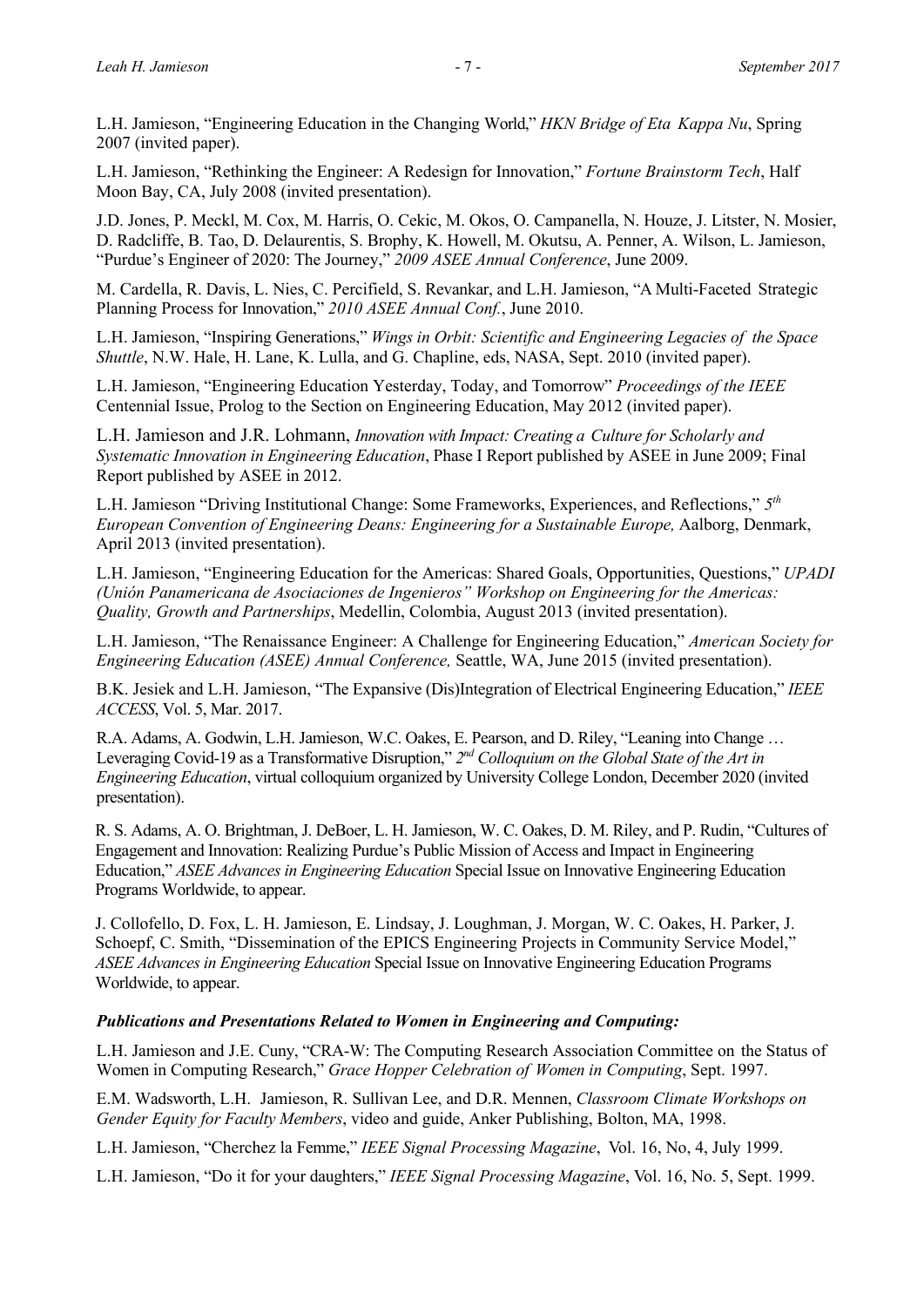L.H. Jamieson, "Engineering, Community, and Women," *Computing Research News*, Apr. 2001.

L.H. Jamieson, "Women in Engineering: Why it Matters," *The Institute*, IEEE, September 2007.

L.H. Jamieson, "Fireside Chat: A Conversation with Leah Jamieson," Fourth NSF Big Ten Women's Workshop, Milwaukee, WI, March 2019.

L.H. Jamieson and E.C. Jones, "The Impact of COVID-19 on the Careers of Women in Academic Sciences, Engineering, and Medicine: Some Reflections for Engineering Deans," video op-ed for the 2021 ASEE Engineering Deans Institute Annual Meeting and the ASEE Engineering Deans Council, April 2021.

## **Advisory Committees and Boards**

National Research Council Committee, Advisory to the Army Research Office, 1984-1988.

NSF Division of Microelectronic Information Processing Systems Advisory Committee, 1987-1990.

NSF Directorate for Computer and Information Science and Engineering (CISE) Advisory Committee, 1997-2000.

Campus Compact Science, Mathematics, Engineering and Technology Service-Learning Advisory Committee, 1998-2006.

Northwestern University Electrical and Computer Engineering Advisory Committee, 1999-2005.

The Infinity Project Advisory Committee, 2002-04. Supported by grants from Texas Instruments and NSF, the Infinity Project developed a signal processing curriculum for high school students.

Indiana Campus Compact Advisory Committee, 2002-2006.

Princeton University Electrical Engineering Advisory Committee, 2001-2006.

Princeton University Keller Center for Innovation in Engineering Education Advisory Committee, 2007- Present.

National Academy of Engineering Center for the Advancement of Scholarship in Engineering Education (CASEE), 2006.

Clemson College of Engineering and Science Advisory Council, 2008-2012.

Anita Borg Institute Board of Trustees member (2009-2017) and Chair (2010-2014).

Science and Math Teacher Imperative (SMTI) of the Association of Public and Land-Grant Universities (APLU) Executive Committee, 2010-2016.

Epicenter: National Center for Engineering Pathways to Innovation Advisory Board, 2011-2016.

NAE committee "Infusing Real World Experience into Engineering Education," 2012.

Executive Committee for the Indiana Next Generation Competitiveness Manufacturing Center (IN-MaC), 2013-2017.

American Academy of Arts and Sciences Science, Engineering, and Technology Advisory Group, 2017- Present.

The Ohio State University Department of Engineering Education Advisory Board, 2017-2020.

NSF Directorate for Engineering Advisory Committee, member 2017-2020, co-chair 2020-21, chair 2021- Present.

Engineers Without Borders USA (EWB-USA) Board of Directors, 2018-2020.

Chilean Research Agency CONYCIT Scientific and Technological Centers of Excellence: Advanced Center for Electrical and Electronic Engineering (AC3E) International Scientific Advisory Committee, Universidad Técnica Federico Santa María, Valparaiso, Chile, 2018-Present.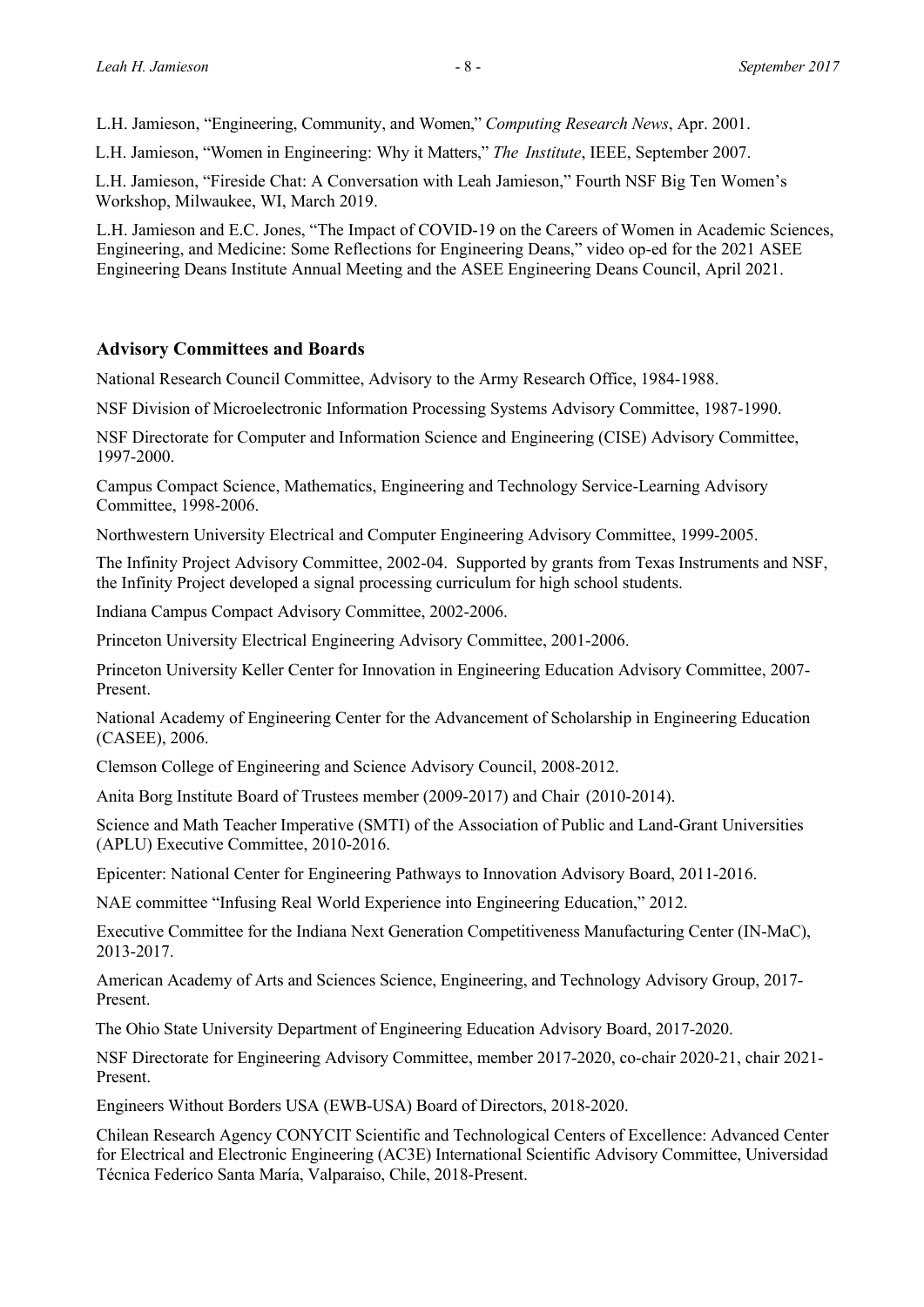Imagination Station Board of Directors, Lafayette, Indiana, 2019-Present.

Cooper Union Nerkin School of Engineering Advisory Council, 2020-Present.

San Diego State University-University of California San Diego NSF ADVANCE: Multi-Campus Transformation Equity Network (MCTEN) Advisory Board, 2021-Present.

## **Representative Professional Activities**

#### *IEEE and the IEEE Foundation*

President, IEEE Signal Processing Society, 1998-1999.

Member, IEEE Board of Directors and Executive Committee, 2003, 2005-2008.

IEEE Vice-President, Technical Activities, 2003.

Chair, IEEE Technical Activities Board New Technology Directions Committee, 2004-2006.

Member, IEEE Strategic Planning Committee, 2002, 2005-2006, 2010-2011; led IEEE's *Envisioned Future* strategic planning efforts, 2007-2008.

IEEE Vice-President, Publication Services and Products, 2005.

IEEE President and CEO, 2007.

Founding Chair, IEEE Committee on Public Visibility, 2007-2008.

Director of Strategic Planning, IEEE Educational Activities Board, 2010-2011.

IEEE Foundation President, 2012-2016; Board Member, 2010-2017.

#### *National Academy of Engineering*

NAE Special Fields & Interdisciplinary Engineering (Section 12), Member, Strategic Planning Committee, 2018-2019.

NAE Bernard M. Gordon Prize for Innovation in Engineering and Technology Education, Member, Selection Committee, 2018-2020.

#### *American Academy of Arts & Sciences*

Sciences, Engineering, and Technology Advisory Committee, Member, 2018-Present.

#### *Editorial Boards*

Associate Editor, *Journal of Parallel and Distributed Computing,* 1985-1992.

Associate Editor, *IEEE Transactions on Acoustics, Speech, and Signal Processing,* 1986-1987.

Editorial Board, *Journal of VLSI Signal Processing,* Kluwer Academic Publishers, 1987-1995.

Associate Editor, *IEEE Transactions on Parallel and Distributed Systems,* 1991-1994.

Editorial Board, *Proceedings of the IEEE*, 1999-2001.

Advisory Board, *Journal of Engineering Education*, 2008-2014.

Guest Editor for Engineering Education, Centennial issue of the *Proceedings of the IEEE,* 2012.

Editorial Advisory Board, *IEEE Spectrum*, 2017-Present.

### *Engineering and Computing*

Co-Chair, *Workshop on Algorithmically-specialized Computer Organizations,* West Lafayette, IN, 1982, with D. Gannon, L. Snyder, and H.J. Siegel, sponsored by NSF and ONR.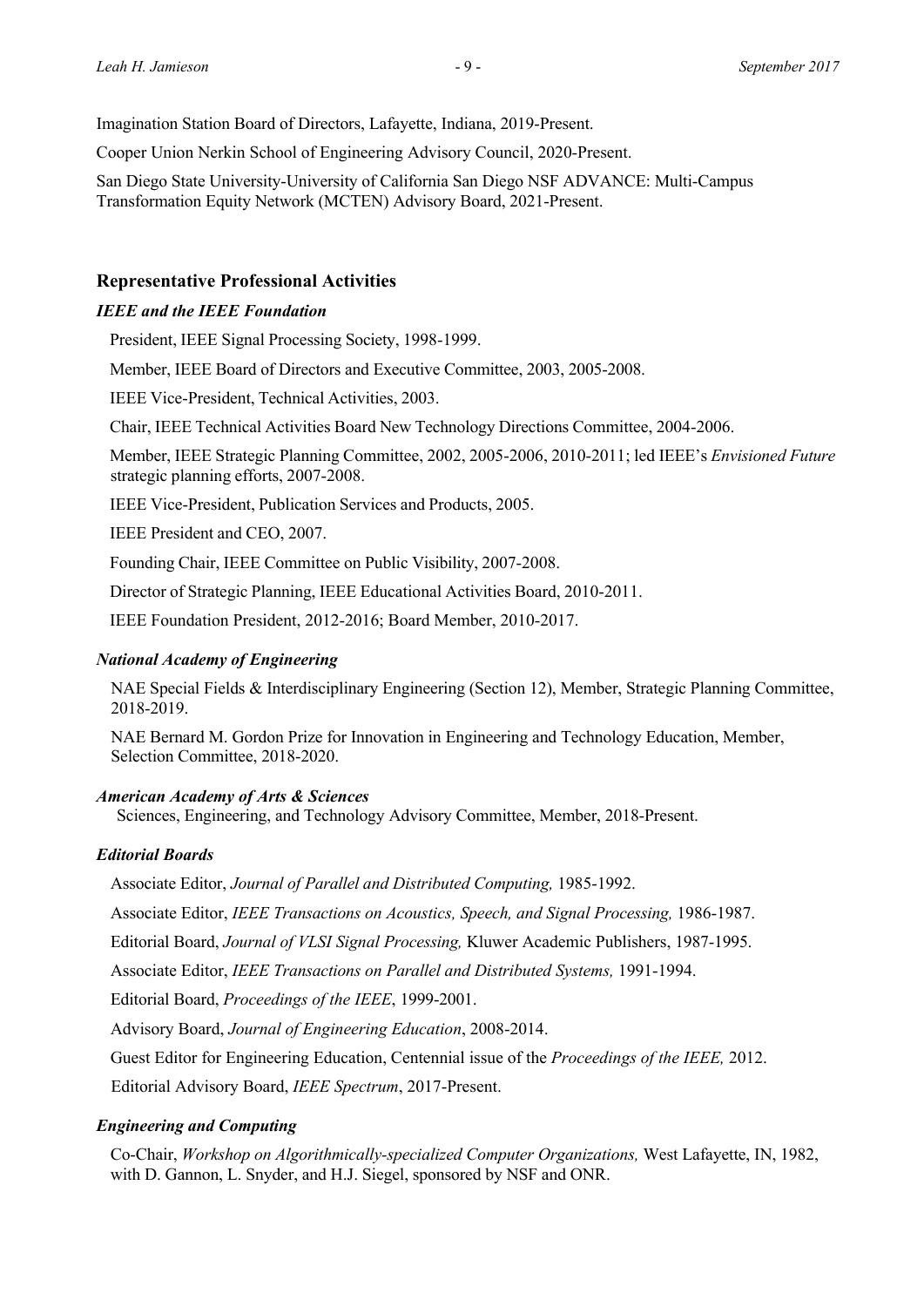Program Co-Chair, *1983 International Conference on Parallel Processing,* Columbus, OH, 1983.

Co-Chair, *Taxonomy of Parallel Algorithms Workshop,* Santa Fe, NM, 1983, with D. Gannon and R. Douglas (sponsored by U.S. Department of Energy).

Co-Chair (1996-1999), Computing Research Association (CRA) Committee on the Status of Women in Computing Research, Member, 1993-2005, Member Emerita, 2006-Present.

CRA Board of Directors, Member (1998-2007), Secretary (1999-2000).

Chair, CRA *Summit of Women in Computing Leaders,* Denver, CO, September 1999.

Co-Chair, *CRA Snowbird Conference*, July 2002.

Co-Chair, *2006 Conference on Service Learning in Engineering,* sponsored by NSF, hosted by NAE.

ASEE Engineering Deans' Council, Elected Member, 2010-2014.

Program Committee / Steering Committee member for numerous conferences and workshops.

### **Selected Activities Related to Women in Engineering and Computing**

#### *Activities at Purdue*

Facilitator/moderator for pilot Classroom Climate Workshops on Gender Equity for faculty in the schools of engineering and science (1997): Workshops addressing gender equity issues, developed by the Women in Engineering and Women in Science programs and the Division of Theatre at Purdue, with support from the Sloan Foundation. Workshops were conducted at Purdue, the University of Illinois at Urbana-Champaign, and at the Rose-Hulman Institute of Technology. A follow-on project (1998) produced a video and facilitation guide for use by institutions wishing to conduct gender equity workshops for faculty.

Member, Presidential Task Force on Women's Issues (1995-1997).

Founding Chair, Purdue Women Faculty in Engineering Committee (1999).

Organizer and participant in K-12 workshops for girls and university seminars on women and leadership.

Co-Convener (2000-2001) of the Purdue Council on the Status of Women.

In recognition of Jamieson's leadership, the Directorship of Purdue's Women in Engineering Program was named in her honor upon completion of her term as Dean.

#### *Computing Research Association (CRA and CRA-W)*

The Computing Research Association (CRA) is an association of more than 150 North American academic departments of computer science and computer engineering, industrial and government laboratories engaging in basic computing research, and affiliated professional societies. CRA's Committee on the Status of Women in Computing Research (CRA-W) is a working committee whose mission is to take positive action that increases the number and success of women in computing research and higher education. Funded primarily by NSF, CRA-W has conducted projects aimed at research mentoring, information sharing, community building, and effecting organizational change.

Co-Chair of CRA's Committee on the Status of Women in Computing Research (CRA-W), 1996-1999.

Editor of the column "Expanding the Pipeline," published in the *Computing Research News*, 1993-1996.

Academic Careers for Women in Computing Workshop/ Research Careers for Women in Computing Workshop panelist, 1994-2003: Participated in several CRA mentoring workshops as a panelist on the topics of time management, building a research program, and advancing a research career.

Participated on a team that prepared CRA's testimony for the U.S. Congressional Commission on the Advancement of Women and Minorities in Science, Engineering, and Technology Development (the Morella Commission).